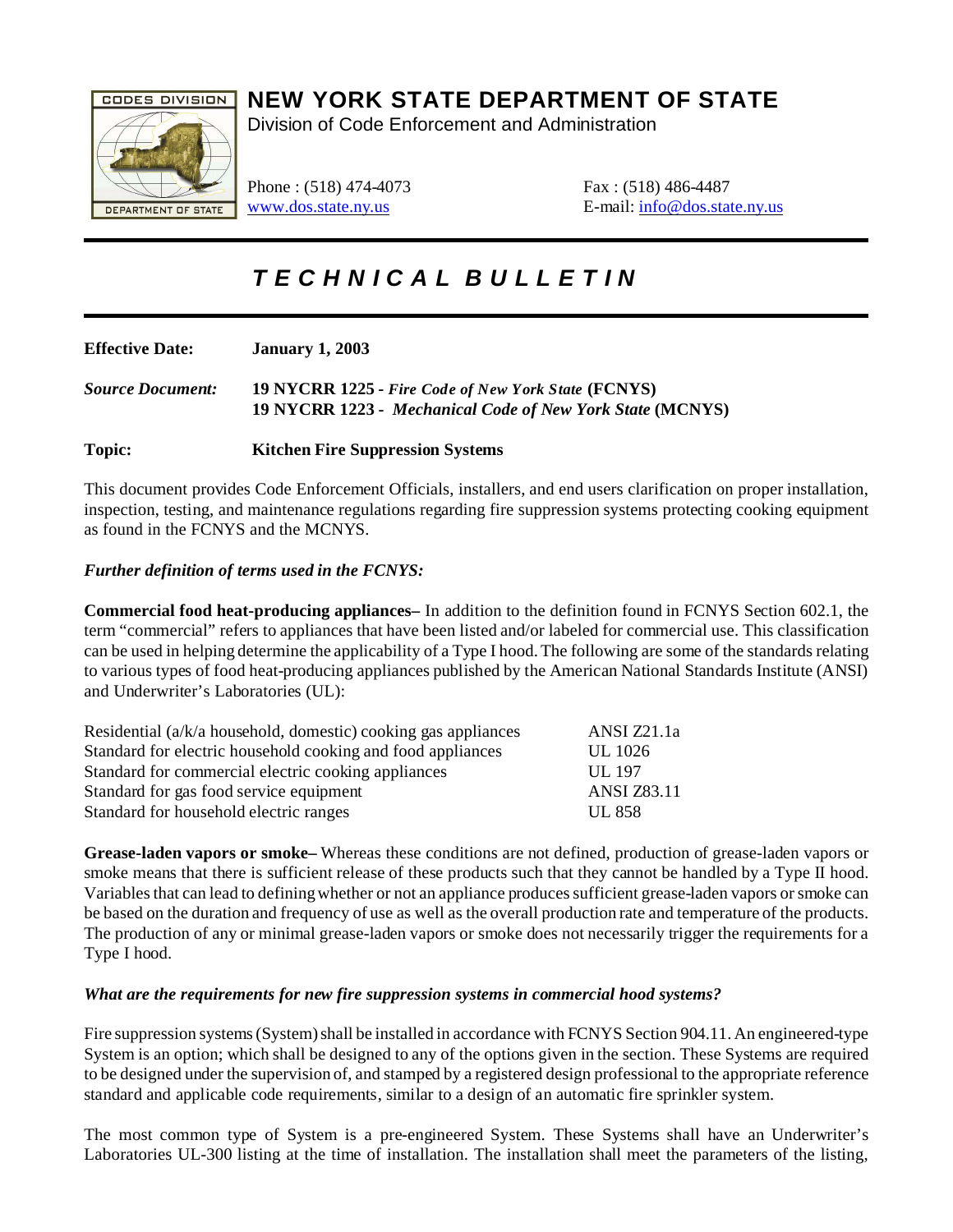usually referencing the manufacturer's instructions and or labels on the equipment itself. The System shall, at no time, be extended, configured, or otherwise modified outside the specific limitation published for the System. A System that previously held a UL-300 listing but was de-listed prior to the date of installation is not acceptable.

## *When installing a new System, does the System interconnection need to shutdown the power or fuel source to all appliances under the hood or just the appliances that are required to be protected by the System?*

FCNYS Section 904.11.2 requires the shutdown of all appliances under the hood that have a fuel or power source. Since most Systems activate for a set amount of time and terminate after expulsion of all of the suppression agent, minimization of all fuel and power sources is paramount in preventing other appliances from contributing to the duration and/or intensity of any fire that occurs under the hood.

## *What additional modifications need to be added, or provided in addition to the System regarding the NYS modification in FCNYS Section 904.11 pertaining to exhaust ducts?*

The NYS modification is to ensure that the exhaust ducts connected to a Type I hood are also protected. A preengineered System is listed to protect up to a certain length of duct, due to the limitations of the test. The NYS modification serves as a reminder to protect the duct, whether it be pre-engineered or engineered, for the whole length of the duct.

## *Are there any state-wide licensing requirements or other certification required for fire suppression equipment installers or inspectors?*

No, there is no state-wide licensing of fire suppression equipment installers or inspectors. However, some municipalities in the State have local requirements for installers and inspectors to operate within said jurisdictions.

#### *How does the FCNYS handle dry-chemical Systems?*

Dry-chemical Systems that were listed under the UL-300 test standard prior to 1996 and still remain can continue to be inspected and maintained in certain situations. Two situations that would require the installation of a new System would be:

- 1. The use of a dry-chemical System to protect a deep fryer that uses a cooking media other that animal fat, including partial blends or changes.
- 2. The use of a dry-chemical System to protect appliances that have been added or replaced since the adoption of the FCNYS (January 1, 2003).

The requirement for replacement is found in a combination of the FCNYS and NFPA 17:

- 1. FCNYS Section 901.6.1– Inspection, testing, and maintenance of dry-chemical extinguishing Systems shall be in accordance with NFPA 17.
- 2. NFPA 17 Chapter 9-3– Inspection, performed at least semiannually, shall include verifying that the hazard has not changed. [A change from animal fat to vegetable oil or other cooking media is a change of hazard.] This would render the System non-compliant by the System inspector.
- 3. FCNYS Section 901.6– Fire extinguishing Systems shall be maintained in an operative condition at all times, and shall be replaced or repaired where defective. Since the System cannot be repaired to provide protection, it shall be replaced.

#### *How does the FCNYS handle wet-chemical Systems tested to the previous UL-300 listing criteria?*

Since these Systems were tested to the same standard as the dry-chemical Systems, they shall be treated the same. The performance of these Systems to have the same effectiveness as a wet-chemical System tested to the current UL-300 criteria cannot be obtained.